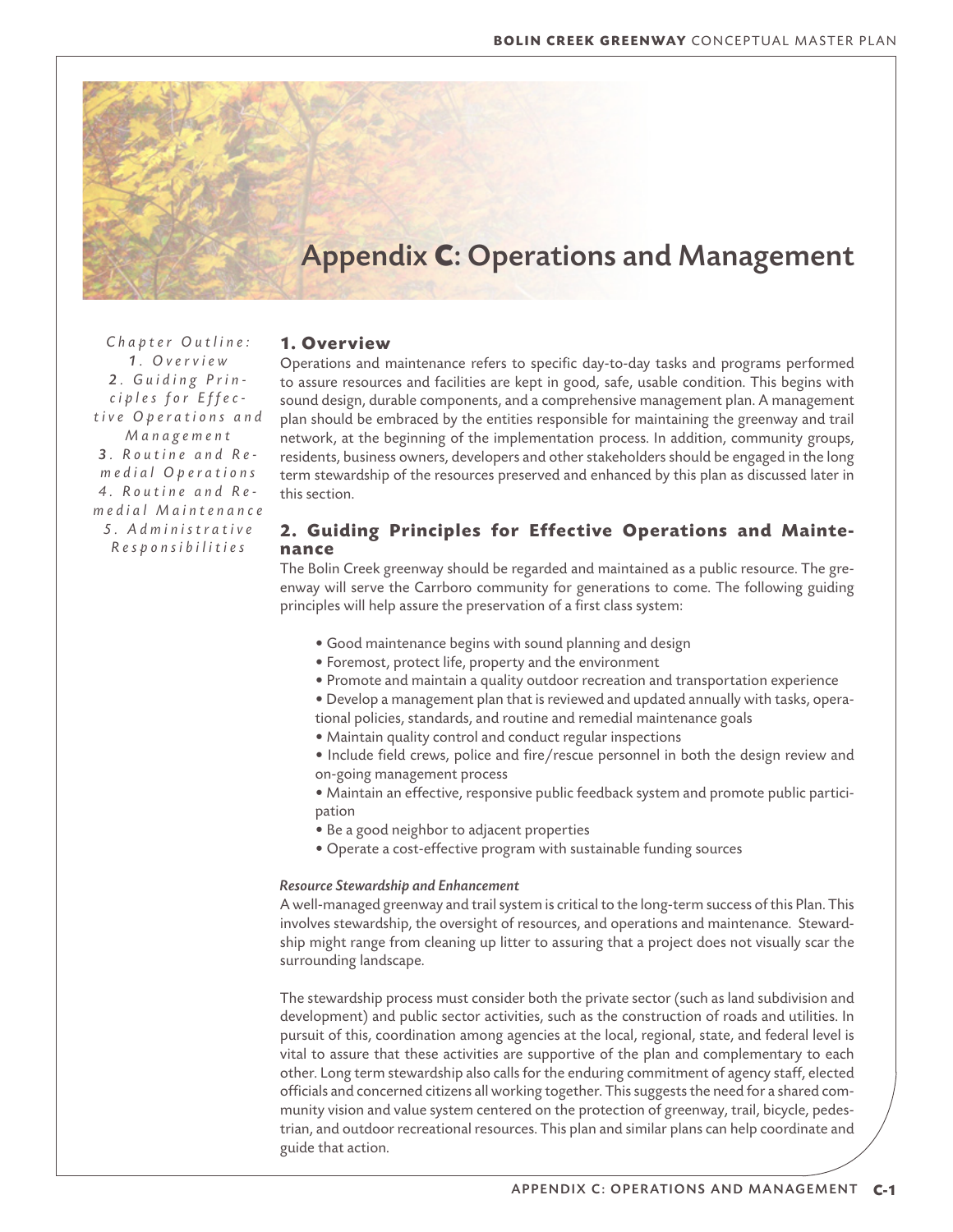# *Greenway Facility Safety and Security*

Safety is a duty and obligation of all public facility managers. Therefore, as the construction documents for the Bolin Creek greenway are completed, appropriate local, state, and federal agencies should review these plans and specifications to ensure that they meet all existing regulations.

In order to provide reasonable and ordinary safety measures, the Town of Carrboro should develop and implement a Safety and Security Program. This program should consist of welldefined safety and security policies; the identification of trail management, law enforcement, emergency and fire protection policies; and a system that offers timely response to the public for issues or problems related to safety and security. The Town will need to implement internal coordination for safety and security between Recreation and Parks, Police, Fire, Public Works, and Administration Departments. Additionally, procedures and policies should be established for external coordination among the Town, local alliances, local neighborhood watch associations, and "Adopt-a-Greenway" organizations. Important components of the Safety and Security Program should include:

- Establishment of a safety committee or coordinator
- Preparation of a trail safety manual for employees and agencies
- Establishment of user rules and regulations
- Development of greenway and trails emergency procedures
- Preparation of a safety checklist for the trail
- Preparation of a trail user response form
- A system for accident reporting and analysis
- Regular maintenance and inspection program
- Site and facility development and review
- Public information program
- Employee training program for safety and emergency response
- Ongoing research and evaluation of program objectives

## *Risk Management and Liability*

The design, development, management, and operation of the Bolin Creek greenway must be carefully and accurately executed in order to provide a resource that protects the health, welfare, and safety of the public.

Liability most often occurs when a facility has been under-designed for the intended volume of use, when management of the facility is poor, or when unexpected accidents occur because the trail manager failed to recognize the possibilities of a potentially hazardous situation. To reduce the exposure to liability, the Town should have in place the following measures prior to opening the first phase of the trail:

- A complete maintenance program that provides the appropriate duty or level of care to trail users;
- A risk management plan that appropriately covers all aspects of the trail
- A comprehensive working knowledge of public use laws and recent case history applicable in North Carolina

Public use of the Bolin Creek greenway should be covered under existing municipal policies for the use of parkland and public spaces. The Bolin Creek greenway is available for public use as defined by the Hours of Operation Policy (described below); therefore, any individual found using the trail outside the normal hours of operation would be treated as a trespasser and would not be covered by the municipal insurance policies for public use.

The Town should exercise reasonable care in the construction of all trail facilities to reduce hazardous, public nuisance and life threatening situations. Once the trail is open for use, liability can be further reduced by adopting the following practices: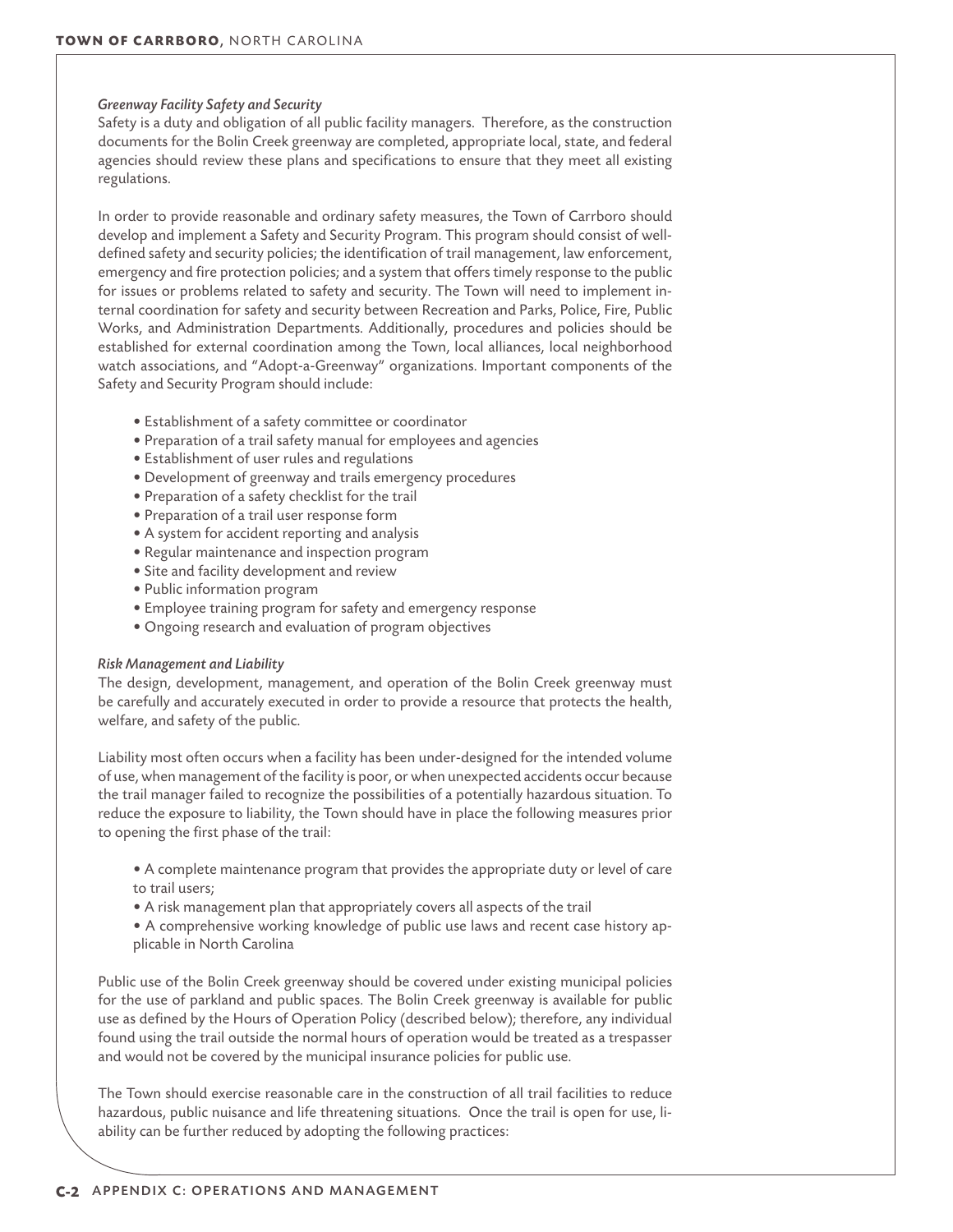• Posting and enforcement of trail regulations.

• Regular inspection of the trail by a person qualified to identify hazardous conditions and maintenance problems.

• Timely correction and documentation (e.g., notes, photographs) of maintenance problems.

• When a problem cannot be promptly corrected, warnings to trail users should be erected.

- Maintenance of inspection records including findings and responses.
- Development of procedures for handling medical emergencies and documentation of their occurrence.

These risk management techniques will not only help to ensure that hazardous conditions are identified and corrected in a timely manner, thereby averting injury to trail users, but will also serve to protect the Town from liability. Showing that the Town had been acting in a responsible manner can serve as an excellent defense in the event that a lawsuit develops (BCEMC 1997, p. 58).

For more information on trail-related liability laws, risk management techniques, and special risk situations, refer to the Rails-to-Trails Conservancy report *"Rails-with-Trails: Design, Management, and Operating Characteristics of 61 Trails Along Active Rail Lines*" (2000).

# *Hours of Operation*

The consultant recommends that the Bolin Creek greenway be operated like all other nonlighted public parks and recreation facilities open for public use from dawn to dusk, 365 days a year, except as specifically designated by the Carrboro Recreation and Parks Department. Individuals who are found using these facilities after dusk and before dawn should be deemed in violation of this policy and subject to fines and/or prosecution. Additionally, trail segments should not be considered officially opened for public use until a formal dedication ceremony and authorized agents of the Town have completed an official opening. Individuals who use greenway segments that are under construction, without written permission from an authorized agent, should also be deemed in violation of the Bolin Creek greenway Hours of Operation policy.

#### *Trail User Rules and Regulations*

One of the emerging safety issues in greenway trail planning, design, and development is multi-user conflict. Typically, these conflicts are caused by overuse of a trail. However, other factors may be lead to user conflicts and problems including poorly designed and engineered trail alignments, inappropriate user behavior, or inadequate facility capacity. The most effective trail use management plan is a well-conceived safety program that provides the individual user with a Code of Conduct for the trail, sometimes called a Trail Ordinance. Several multiuse trail systems across the United States have adopted progressive ordinances for public use. The consultant recommends that the following Rules and Regulations be implemented for the Bolin Creek greenway. These rules should be displayed in both brochures and on information signs throughout the trail. The consultant recommends that these rules and regulations be reviewed by the appropriate authorities and legally adopted by the Town.

1) Be Courteous: All trail users, including bicyclists, joggers, walkers, wheelchairs, skateboarders and skaters, should be respectful of other users regardless of their mode of travel, speed, or level of skill. Never spook animals like dogs - talk to them in a calm voice as you approach. Respect the privacy of adjacent landowners.

2) Keep Right: Always stay to the right as you use the trail, or stay in the lane that has been designated for your user group. The exception to this rule occurs when you need to pass another user.

3) Pass on the Left: Pass others going in your direction on their left. Look ahead and behind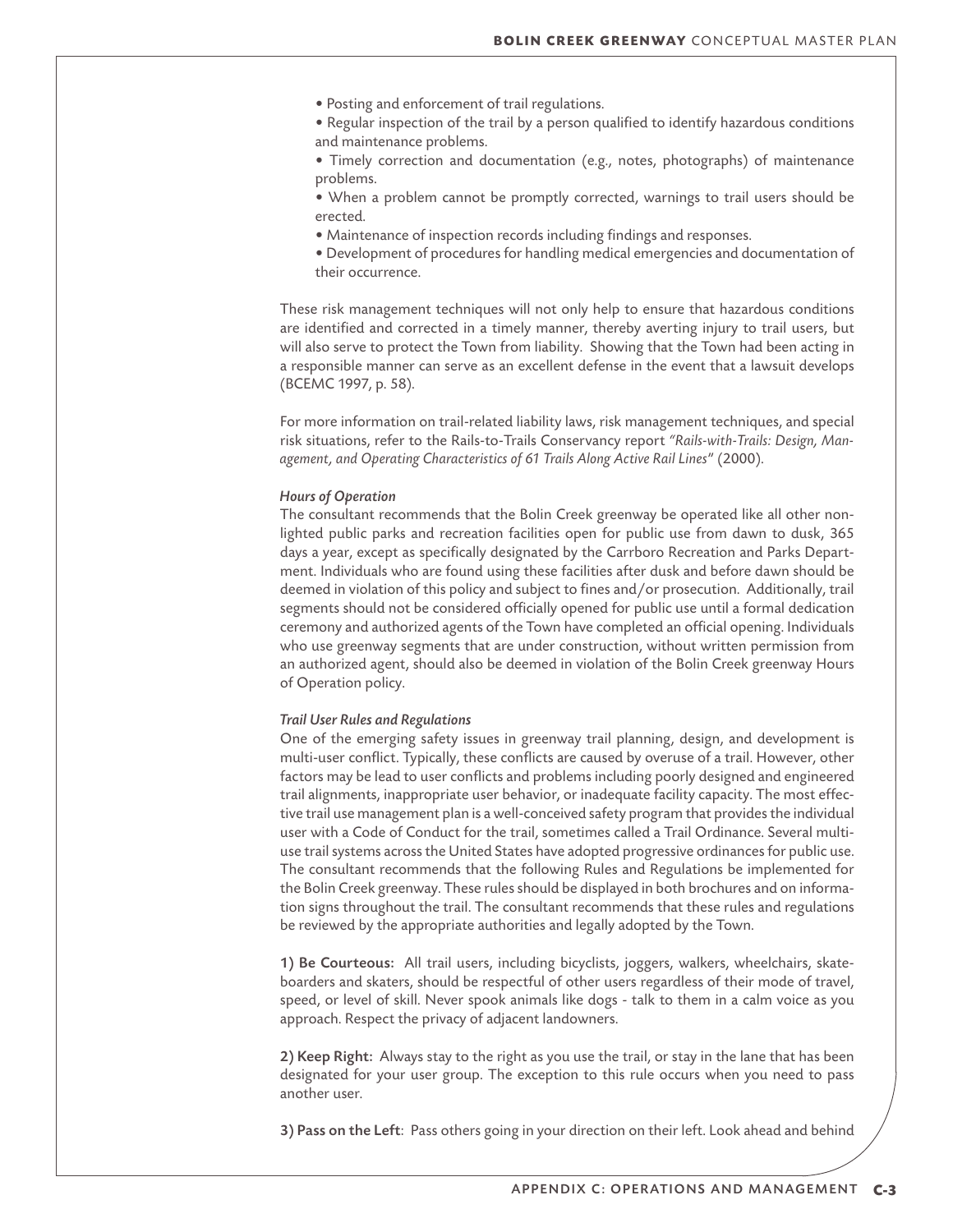to make sure that your lane is clear before you pull out an around the other user. Pass with ample separation. Do not move back to the right until you have safely gained distance and speed on the other user. Faster traffic should always yield to slower and oncoming traffic.

4) Give Audible Signal when Passing: All users should give a clear warning signal before passing. This signal may be produced by voice, bell, or soft horn. Voice signals might include "Passing on the Left!" or "Cyclist on the left!" Always be courteous when providing the audible signal - profanity is unacceptable.

5) Be Predictable: Travel in a consistent and predictable manner. Always look behind before changing position on the trail, regardless of your mode of travel.

6) Control Your Bicycle: Inattention, even for a second can cause disaster - always stay alert! Maintain a safe and legal speed at all times.

7) Don't Block the Trail: When in a group, including your pets, use no more than half the trailway, so as not to block the flow of other users. If users approach your group from both directions, form a single line, or stop and move to the far right edge of the trail to allow safe passage by these users.

8) Yield when Entering or Crossing Trails: When entering or crossing a trail at uncontrolled intersections, yield to traffic already using the other trail.

9) The Use of Lights: When using a trail during periods of low visibility, each cyclist should be equipped with proper lights. Cyclists should have a white light that is visible from five hundred feet to the front, and a red or amber light that is visible from five hundred feet to the rear. Other trail users should use white lights (bright flashlights) visible two hundred fifty feet to the front, and wear light or reflective clothing.

10) Don't Use this Trail Under the Influence of Alcohol or Drugs: It is illegal to use this trail if you have consumed alcohol in excess of the statutory limits, or if you have consumed illegal drugs. Persons who use a prescribed medication should check with their doctor or pharmacist to ensure that it will not impair their ability to safely operate a bicycle or other wheeled vehicle.

11) Clean up Your Litter: Please keep this trail clean and neat for other users to enjoy. Do not leave glass, paper, cans, or other debris on or near the trail. Please clean up after your pets. Pack out what you bring in and remember to always recycle your trash.

12) Keep Pets on Leashes: All pets must be kept on a secure and tethered leash. Failure to do so will result in fines and possible detention of the pet.

13) Use the Buddy System: Use the trail system with a friend!

14) Trail Subject to Flash Flooding: Please be aware that the Bolin Creek greenway is officially closed during times when floodwaters overflow the creek banks and cover the trail surface. For your personal safety, please be prepared to leave the trail immediately during periods of heavy rainfall.

15) Swimming Prohibited: Swimming is prohibited in creeks and tributary streams.

16) Vegetation Removal: It is illegal to remove vegetation of any type, size, or species from the trail. Please contact the Carrboro Recreation and Parks Department or Town of Carrboro Planning and Inspections Department should you have concerns about noxious weeds, poisonous vegetation, dying or dead vegetation, or other concerns about vegetation growth in the greenway.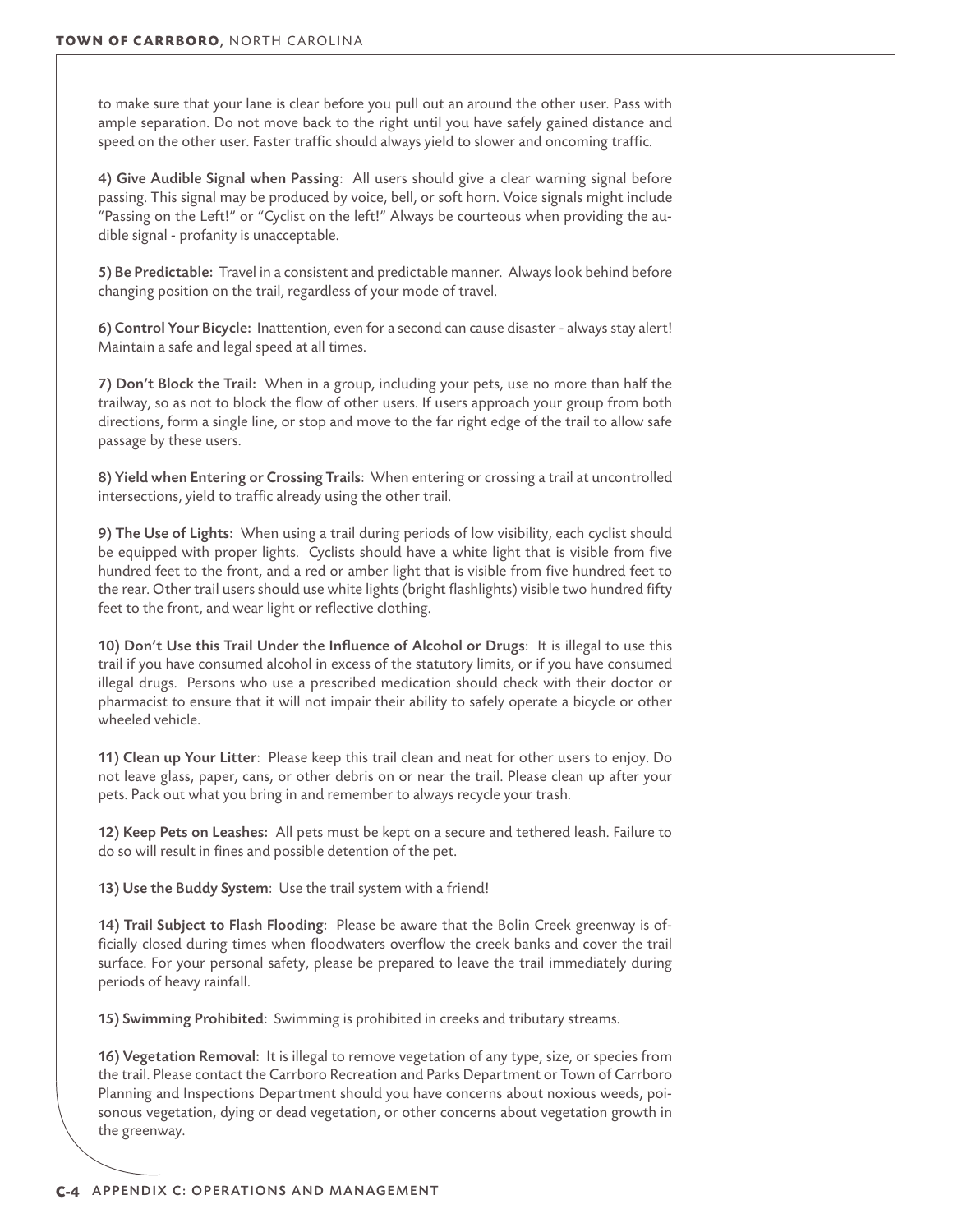17) Share the Trail: Always exercise due care and caution when using the trail!

# *Police/Park Ranger Patrol and Emergency Response System*

In order to provide effective patrol and emergency response to the needs of trail users and adjacent property owners, the consultant recommends that the Town Police and the Carrboro Recreation and Parks Departments work together to develop a specific patrol and emergency response plan for the Bolin Creek greenway. This plan should define a cooperative law enforcement strategy for the trail based on the capabilities of different agencies and services typically required for the facility. There will be several phases of design and construction for each segment of the trail until completion. As consultants are hired for each phase, they should be required to work with the designated departments to deliver a site plan that illustrates points of access to the trail; approved design details for making these access points safe, secure, and accessible to law enforcement officials; and potential locations for a system of cellular-type emergency phones. The consultant will also work with appropriate officials to locate other mechanisms or project elements that will aid local agencies in managing the trail in a safe and secure manner.

The Carrboro Police and Recreation and Parks Departments should also define an emergency response system in conjunction with appropriate local fire stations and paramedic units that defines which agencies should respond to 911 calls, and provides easy-to-understand routing plans and access points for emergency vehicles. Local hospitals should be notified of these routes so that they may also be familiar with the size and scope of the project. The entire trail system will be designed and developed to support a minimum gross vehicle weight of 6.5 tons to allow emergency vehicle access.

At all public entrances to the Bolin Creek greenway, appropriate signage should be installed to notify trail users of the potential for flash flooding and the need to quickly exit the trail during periods of heavy rainfall.

# **3. Routine and Remedial Operations**

Routine operations refer to the daily activities required to oversee a greenway and trail system. The following task lists describe the general routine and remedial operations responsibilities for all network facilities.

## *Task: Inter-agency design review*

Coordination between and commitment of agencies responsible for greenway facilities is crucial to complete the following routine maintenance tasks. In addition to department managers, planners, designers and engineers, police and fire/rescue, and field maintenance personnel should be consulted in the design and review process. The Carrboro Greenways Commission (recommended in Chapter 5: Implementation) is suggested to carry out the following.

- Establish a coordinating committee with representatives from each of the participating agencies and stakeholders
- Identify an entity to provide on-going oversight, coordination, and leadership for the overall network
- Review critical public and private sector projects that might impact the greenway, bicycle, and pedestrian projects as they come on line
- Pursue grants and cooperative agreements
- Monitor operations and maintenance and other advocacy functions now and over the years to come.
- Review accident and crime reports and take the necessary up-front actions, on a case by case basis, to assure that greenway, bicycle, and pedestrian facilities do not deteriorate due to safety concerns, crime, or from fear of criminal activity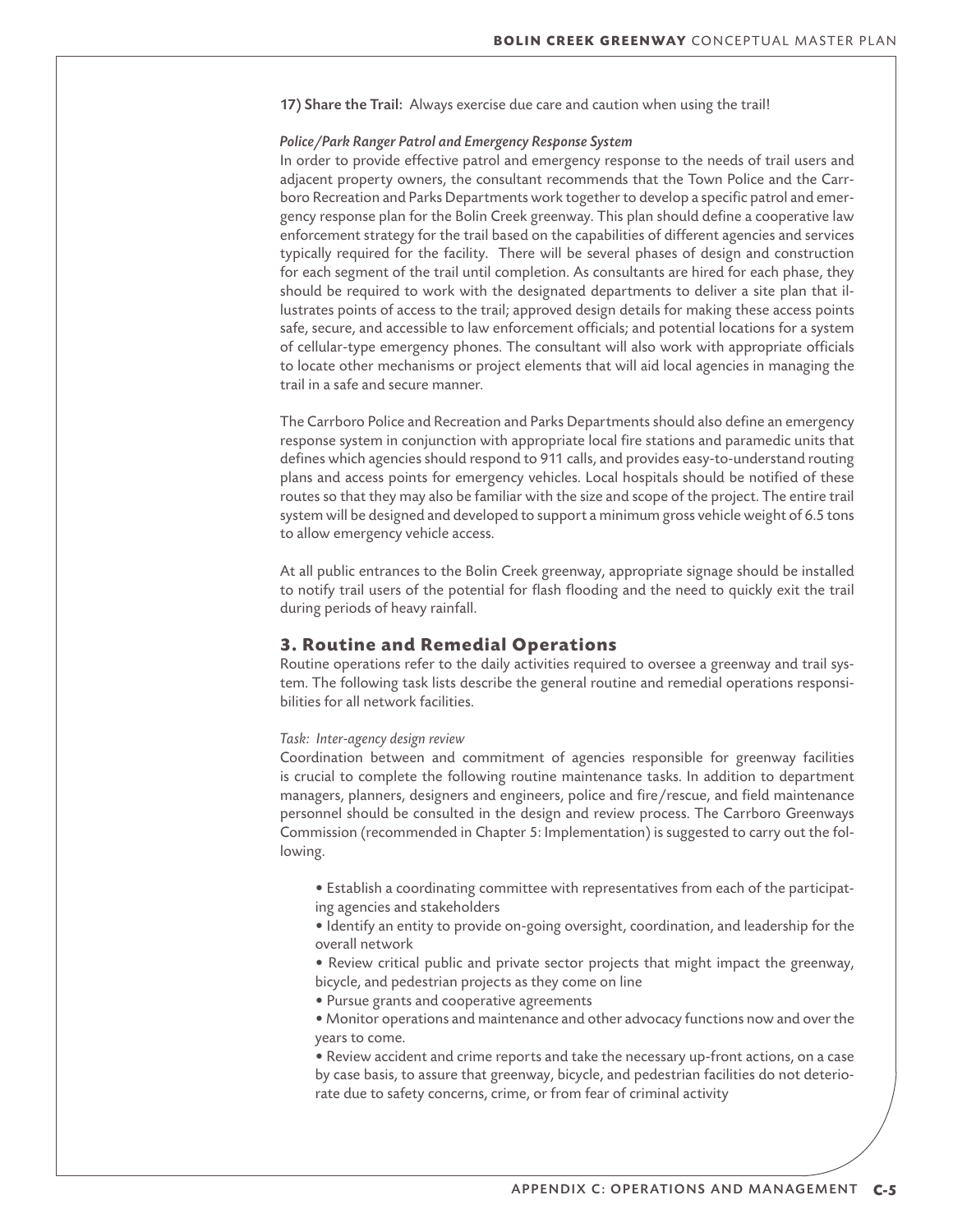*Task: Accurate and Organized Record Keeping*

Good record-keeping techniques are essential to a comprehensive operations and maintenance program. This information can be used to eliminate overlap or gaps in maintenance services provided, identify levels of use, and prioritize management needs.

- Daily activities
- Schedule of routine (and remedial) maintenance tasks
- Hazards, incidents, safety issues observed and action taken
- Inspection reports
- Annual maintenance budget, pursuing various funding sources
- Projected costs for subsequent years (short-, medium-, and long-term) to reflect on project phasing as shown in Chapter 5: Implementation
- Internal working database for existing, planned, or proposed projects for greenway and trail system

## *Remedial Operations Defined*

Remedial operations refer to activities required to sustain the quality of the greenway and trail network.

*Task: Program Development*

• Update informational signage (rules and regulations) to communicate proper usage of all network facility types

- Update directional signage to integrate greenway, bicycle, and pedestrian systems and as new projects are implemented
- Update user maps to reflect any additions or changes to the systems or overall network and also reference the connections between greenway, bicycle, and pedestrian facilities

## *Task: General Operations*

Provide contact information and institute an agency response for facility users to report questions, comments, concerns, or complaints regarding the network, and a feedback phone number and Web address.

• Continue to provide and establish new public education and citizen participation programs for network users

• Pursue development of an easy to use management manual and training program and incorporate it into existing and new maintenance programs and procedures within the participating agencies

# **4. Routine and Remedial Maintenance**

The following task lists describe the general routine and remedial maintenance responsibilities for all greenway and trail facilities. To complement this text, Table 1 and 2 illustrates maintenance recommendations. A Town staff member should be designated as the main contact for the maintenance of trail facilities near any roadway right-of-way. This staff member should coordinate with the appropriate departments to conduct maintenance activities in the field. Funding for an ongoing maintenance program should be included in the Town's operating budget or Capital Improvements Program.

Note that the schedule is intended to provide general guidance for routine and remedial maintenance activities. The frequency of trail facility maintenance within the roadway rightof-way will vary. Maintenance needs will depend upon many factors, including trail surface type, the use of paint or thermoplastic for markings, and traffic volumes. The Town of Carrboro Public Works Department and NCDOT should make immediate repairs to any trail facilities that are damaged or have hazardous conditions. The Town staff member in charge of maintenance should set up a free maintenance hotline for users to provide information about spot maintenance needs in the urban area.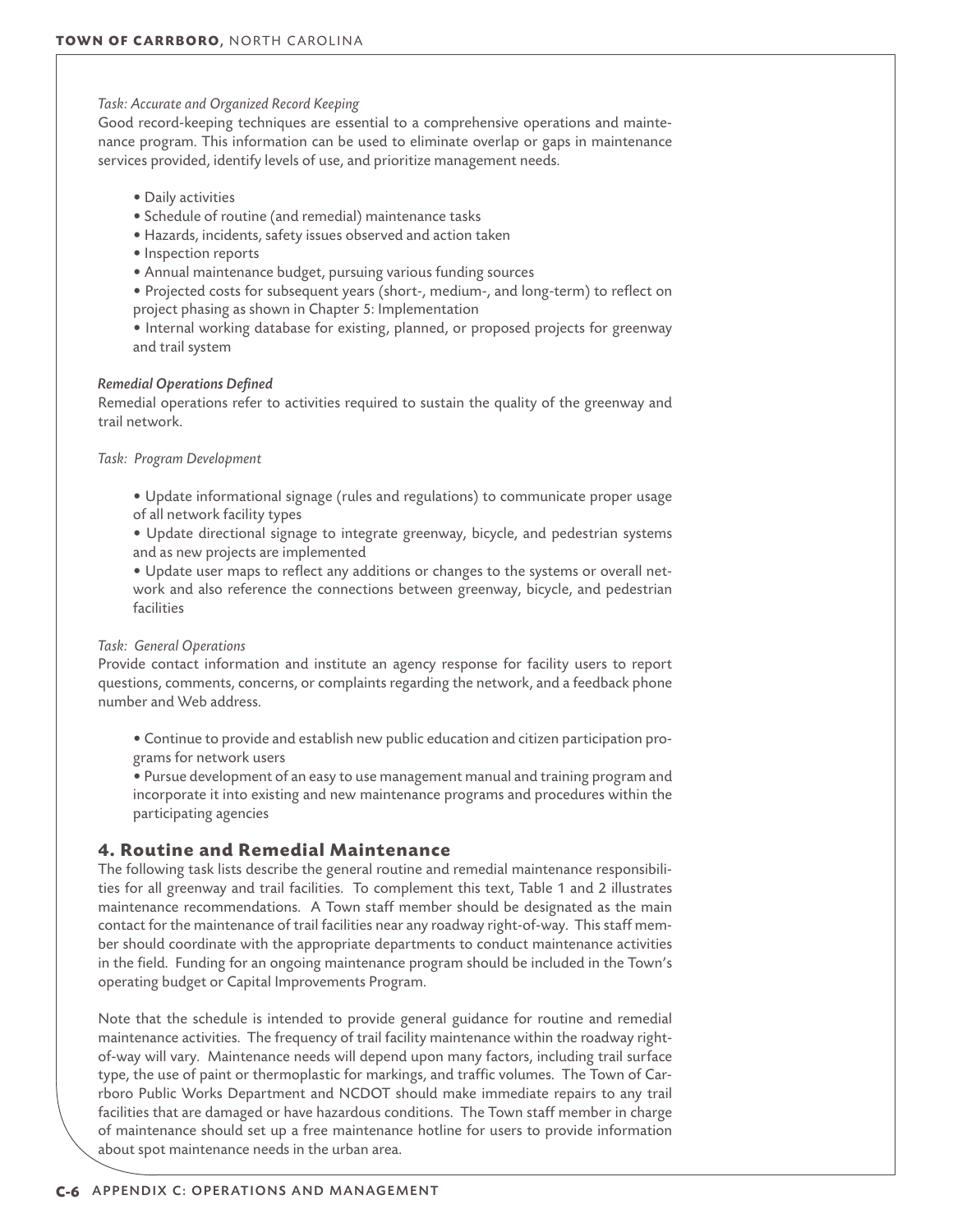## *Routine Maintenance Defined*

Routine maintenance refers to the day-to-day regimen of litter pick-up, trash and debris removal, weed and dust control, trail sweeping, sign replacement, tree and shrub trimming, and other regularly scheduled activities. Routine maintenance also includes minor repairs and replacements such as fixing cracks and potholes or repairing a broken hand railing.

The following tasks should be performed on a regular basis to keep all network facilities in good, usable condition. Maintenance tasks should be conducted more frequently for greenway facilities where use is the most concentrated. Methods such as trail use counts, sketch plan analysis methods for estimating demand, public survey results, and public meeting comments can be used to determine which areas are the most heavily used and may require the most maintenance attention. The frequency of required maintenance tasks should be established as new phases are implemented and should be reviewed and updated annually to reflect any changes in usage, safety issues, etc.

#### *Task: Facility Maintenance*

Basic housekeeping of greenway and trail facilities will ensure that the network is clean and functional and will also improve the life of each facility. Volunteer efforts should be utilized in the performance of this maintenance task.

- Sweeping
- Trash removal

## *Task: Vegetation Management*

To maintain a high quality network, regular attention should be given to the surrounding landscape, both natural and man-made. This not only improves the aesthetic quality of the network but also improves the users' sense of safety as well.

- Tree and shrub trimming and pruning
- Mowing of vegetation
- Mulching and edging
- Invasive species control

#### *Remedial Maintenance Defined*

Remedial maintenance refers to correcting significant defects in the network, as well as repairing, replacing or restoring major components that have been destroyed, damaged, or significantly deteriorated from normal usage and old age. Some items ("minor repairs") may occur on a five to ten year cycle such as repainting, seal coating asphalt pavement or replacing signage. Major reconstruction items will occur over a longer period or after an event such as a flood. Examples of major reconstruction remedial maintenance include stabilization of a severely eroded hillside, repaving a trail surface or a street used for biking, or replacing a footbridge. Remedial maintenance should be part of a long-term capital improvement plan.

The following tasks should be performed on an as needed basis to keep network facilities in good, usable condition. The repair or replacement of existing facilities should be reflected in a projected budget for future maintenance costs.

# *Task: Facility Repair or Replacement*

All facilities will require repair or replacement at one time or another. The time between observation and repair/replacement will depend on whether the needed repair is deemed a hazard, to what degree the needed repair will affect the safety of the user, and whether the needed repair can be performed by an in-house maintenance crew or if it is so extensive that the needed repair must be done by outside entities or replaced completely. Some repairs are minor, such as repainting or resurfacing and can be done in conjunction with other capital projects, such as repaving the adjacent street.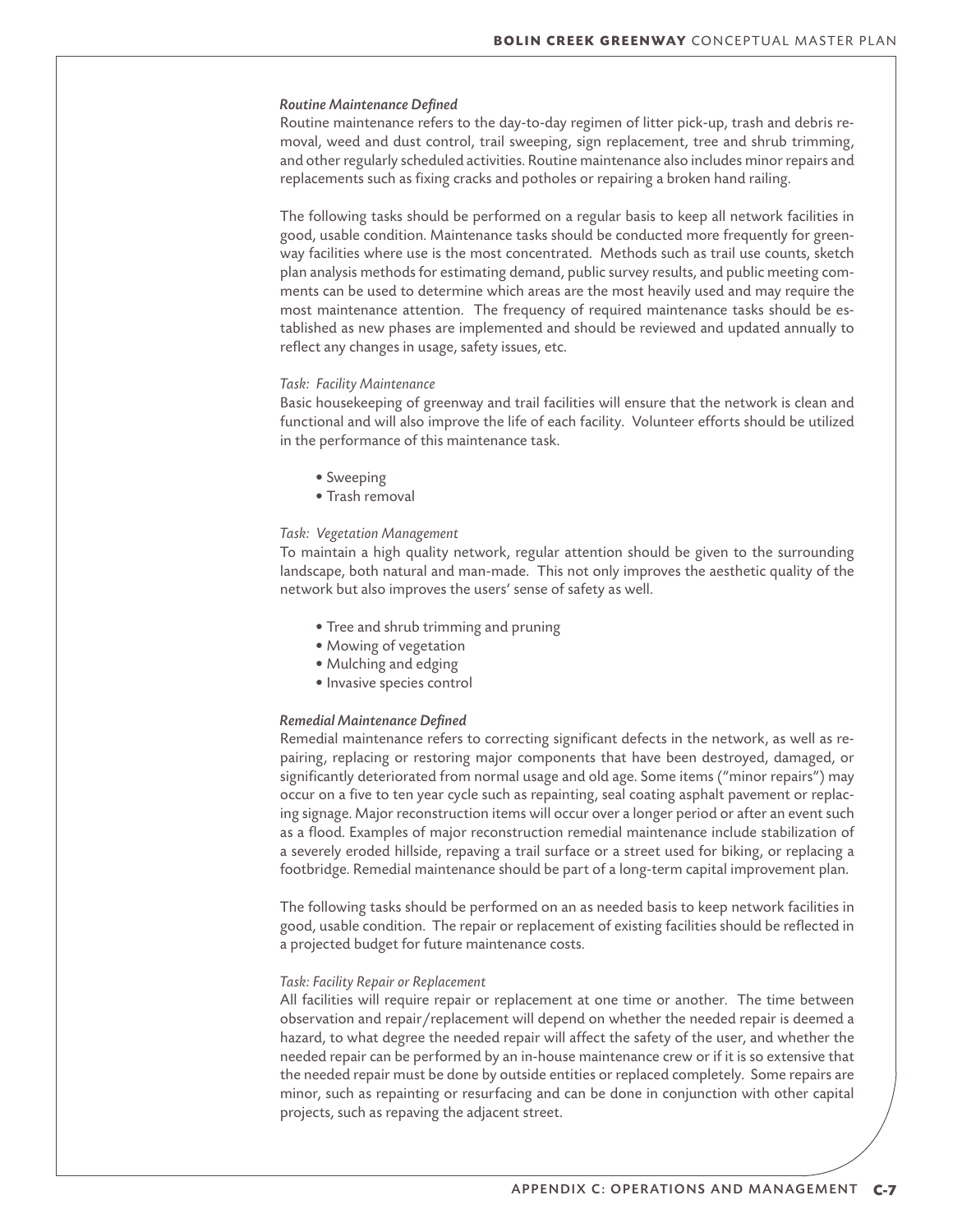| Table 1.                                               |                                        |                                                                                                                                       |                                                                                                                                                                                                                                                                                                                                                                                   |  |  |  |
|--------------------------------------------------------|----------------------------------------|---------------------------------------------------------------------------------------------------------------------------------------|-----------------------------------------------------------------------------------------------------------------------------------------------------------------------------------------------------------------------------------------------------------------------------------------------------------------------------------------------------------------------------------|--|--|--|
| Routine Maintenance Activities - Paved Multi-Use Trail |                                        |                                                                                                                                       |                                                                                                                                                                                                                                                                                                                                                                                   |  |  |  |
|                                                        |                                        | Frequency                                                                                                                             | Recommendations                                                                                                                                                                                                                                                                                                                                                                   |  |  |  |
| Facility Maintenance                                   | Sweeping                               | 2 times/year                                                                                                                          | Paved facilities will be swept by machine or spot sweeping of<br>bad areas will be swept by hand or with blowers. Some trails<br>require a combination of methods.                                                                                                                                                                                                                |  |  |  |
|                                                        | Trash removal                          | 6 times/year                                                                                                                          | This includes removing ground debris. Emptying trash<br>containers is discussed in Table 2. Volunteers should be utilized<br>for this task, such as Adopt-a-trail programs.                                                                                                                                                                                                       |  |  |  |
| ement)<br>Vegetation Manag                             | Tree and shrub trimming and<br>pruning | Spring and fall and as needed such<br>as after a storm to maintain 10' high<br>(12' high for equestrian) and 12-14'<br>wide clearance | Tree and shrub trimming and pruning should be performed to<br>the Town's specifications and should be scheduled according to<br>species type. This service will be performed for the safety of trail<br>users, to maintain safe use of all facilities without physical ob-<br>stacles, such as low-hanging tree limbs, and visual obstructions,<br>such as limited line of sight. |  |  |  |
|                                                        | Mowing of<br>vegetation                | 30 times/year                                                                                                                         | Vegetation along trail corridors should be mowed on a regularly<br>scheduled basis.                                                                                                                                                                                                                                                                                               |  |  |  |
|                                                        | Edging                                 | N/A                                                                                                                                   | Edging to prevent encroachment of grass vegetation on trail is<br>recommended.                                                                                                                                                                                                                                                                                                    |  |  |  |
|                                                        | Invasive species control               | Once a year and as needed in prob-<br>lem areas                                                                                       | Vegetation, weed, and pest management plans should be put<br>into place to control invasive species, protect endangered plant<br>and animal species, and preserve wetlands, riparian buffers,<br>and other resources of special natural, cultural, or urban<br>infrastructure value.                                                                                              |  |  |  |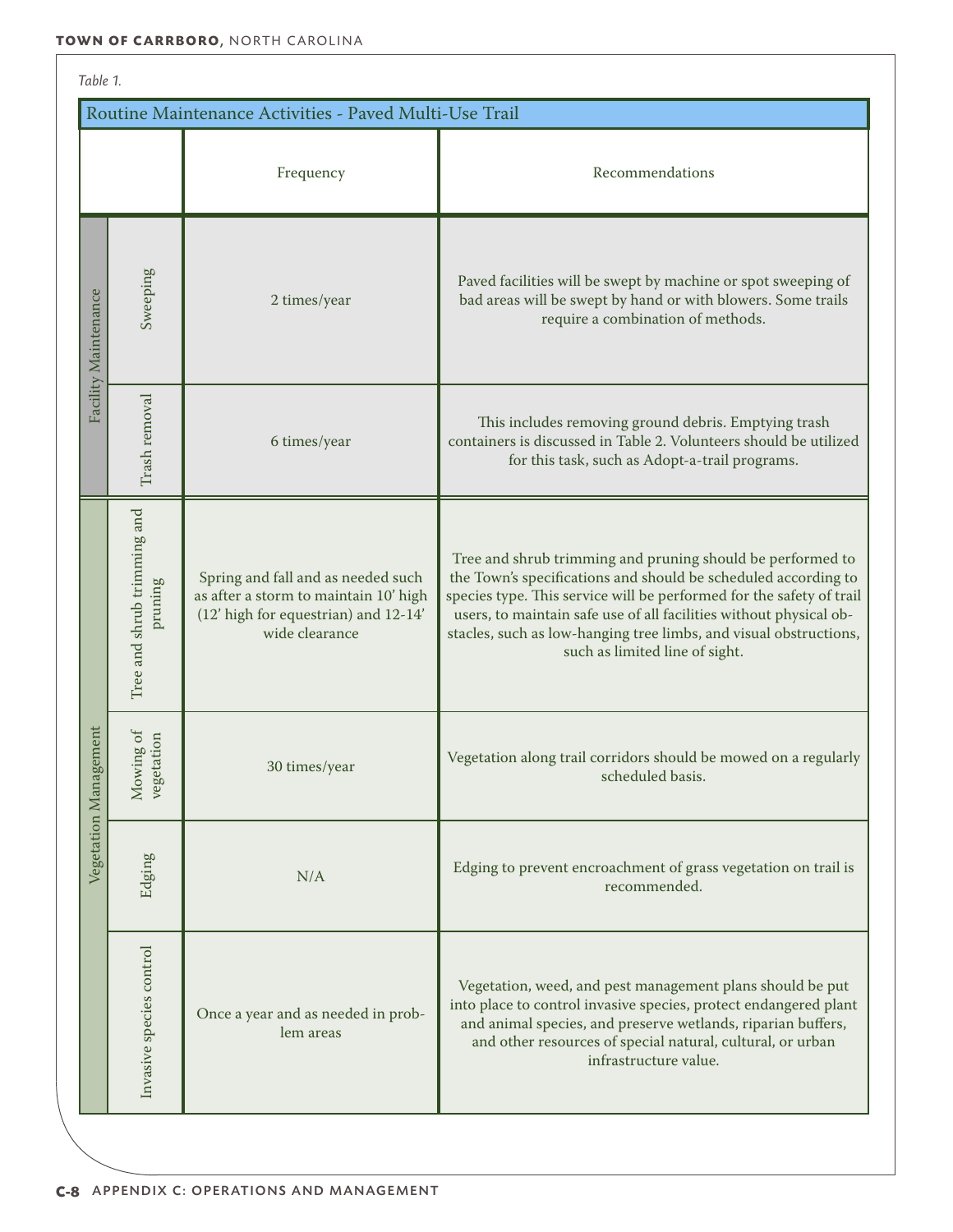| Table 2.                                                |                         |                          |                                                                                                                                                                                                                                                                  |  |  |
|---------------------------------------------------------|-------------------------|--------------------------|------------------------------------------------------------------------------------------------------------------------------------------------------------------------------------------------------------------------------------------------------------------|--|--|
| Remedial Maintenance Activities - Paved Multi-Use Trail |                         |                          |                                                                                                                                                                                                                                                                  |  |  |
|                                                         |                         | Frequency                | Recommendations                                                                                                                                                                                                                                                  |  |  |
| Facility Repair or Replacement                          | Resurfacing             | $10-12$ years            | Replace asphalt or concrete                                                                                                                                                                                                                                      |  |  |
|                                                         | Drainage                | As needed                | Regrade to prevent or eliminate low spots and drainage issues                                                                                                                                                                                                    |  |  |
|                                                         | Sructures               | 30 years or as<br>needed | Addition or repair of culverts, bridges, boardwalks, retaining<br>walls, etc., to prevent or eliminate drainage/erosion issues                                                                                                                                   |  |  |
|                                                         | Rerouting               | As needed                | Reroute trail, if necessary, to avoid environmentally sensitive<br>or overused areas, safety issues, or construction projects                                                                                                                                    |  |  |
| Seasonal Maintenance                                    | Remove leaf litter      | As needed                | Prioritize removal by the most heavily used facilities and<br>geographic location. Limited development trails should be<br>emphasized as natural environments and warnings should be<br>posted that hazardous conditions may exist with the changing<br>seasons. |  |  |
|                                                         | Remove snow<br>and ice  | As needed                | Prioritize removal by the most heavily used facilities and<br>geographic location. Limited development trails should be<br>emphasized as natural environments and warnings should be<br>posted that hazardous conditions may exist with the changing<br>seasons. |  |  |
| Habitat Enhancement                                     | Vegetative Enhancements | As needed                | Plant vegetation, such as trees and shrubs to prevent erosion<br>or introduce landscape features during installation of a trail                                                                                                                                  |  |  |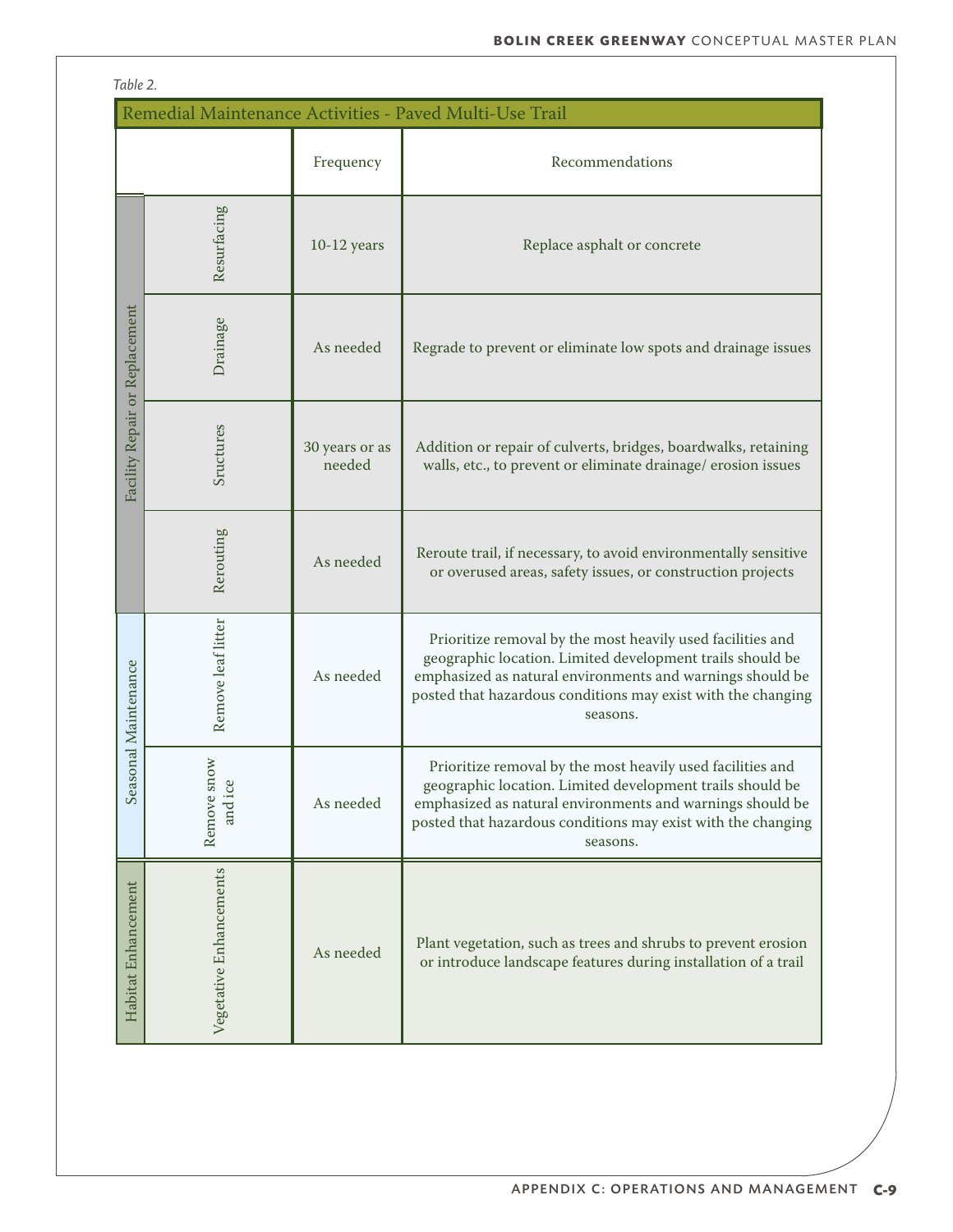- Replenish gravel, mulch, or other materials
- Repaint/restripe/stain
- Repave/seal
- Replace asphalt or concrete
- Remove encroaching debris along paved trail/sidewalk edges
- Regrade to prevent or eliminate low spots and drainage issues
- Add culverts, bridges, boardwalks, retaining walls, etc., to prevent or eliminate drainage/erosion issues
- Reroute trail, if necessary, to avoid environmentally sensitive or overused areas and any safety issues

# *Task: Seasonal Maintenance*

Seasonal tasks should be performed as needed. When conditions cannot be improved to provide for safe use, the facility should be closed to prevent the risk of injury to facility users. Designated maintenance crews will remove leaf debris, snow, and ice, etc. from all network facilities as soon as possible. Leaf debris is potentially hazardous when wet and special attention should be given to facilities with heavier usage. Ice control and removal of ice build-up is a continual factor because of the freeze-thaw cycle. Ice control is most important on grade changes and curves. Ice can be removed or gravel/ice melt applied. After the ice is gone, leftover gravel should be swept as soon as possible.

- Remove leaf litter from network facilities, via raking, blowing, mulching, etc. as needed to sustain the safe usability of all network facilities and prevent any storm water drainage and/or erosion issues
- Remove snow and ice from network facilities, via shoveling, picking, salt, sand, etc. as soon as possible after storm

# *Task: Habitat Enhancement and Control*

Habitat enhancement and control can improve aesthetics, help prevent erosion, and provide for wildlife habitat. Habitat control involves mitigation of damage caused by wildlife.

- Plant vegetation, such as trees and shrubs
- Take preventative measures to protect landscape features from wildlife, such as installing fencing around sensitive or newly planted plant materials
- Apply herbicide to eliminate any problem plant species, such as poison ivy or kudzu, etc.
- Apply herbicide to maintain facility edges and prevent encroaching vegetation, such as along trails and sidewalks
- Deter interaction between facility users and facility inhabitants, such as feeding the wildlife, etc.

# **5. Administration Responsibilities**

## *Operation Responsibilities by Department*

For a successful greenway system to be developed it is critical for the players to understand their role in supporting and managing the system.

# *Role of the Town of Carrboro*

The Bolin Creek Greenway will be developed and managed by the Town and its departments. Listed below are the key departments and organizations that will play a role in this implementation and management of the trail.

## *Role of the Planning Department*

The Planning Department should provide support for the Bolin Creek Greenway Conceptual Master Plan and assistance with future implementation of the system. This can be accomplished by defining future phases within related planning efforts; utilizing the rezoning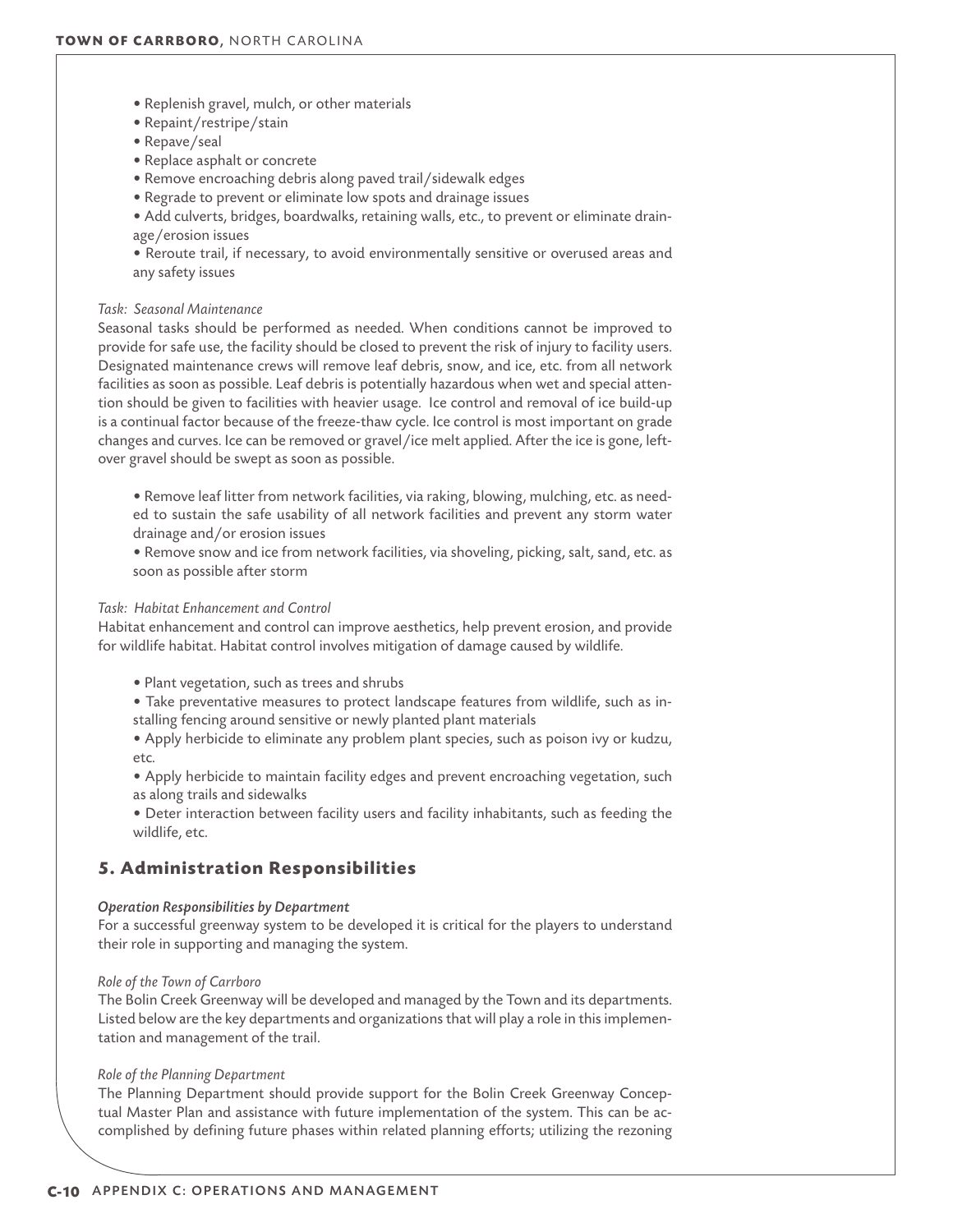process to encourage dedication of lands, and planning transportation improvements in coordination with greenways.

# *Role of Carrboro Recreation and Parks Department*

The Carrboro Recreation and Parks Department will have a role in the design, management and maintenance of the greenway system. The Recreation and Parks Department will need to work closely with the Planning Department in the design development of greenways.

# *Role of Carrboro Greenways Commission*

The Carrboro Greenways Commission makes recommendations to the Town Board of Aldermen about local greenway programs, policies and actions. The Commission was instrumental during the development of the Bolin Creek Conceptual Master Plan and should continue to work closely with the Town of Carrboro planning department and future consultants throughout design development.

#### *Role of Public Utilities and Orange Water and Sewer Authority (OWASA)*

Carrboro public utilities and OWASA are important players in the implementation strategy for the Bolin Creek Greenway. These entities manage utility systems, whose corridors offer enormous potential for shared use with greenway development objectives. For the expansion and development of new sanitary sewer lines, OWASA should consider the use of a joint-use easement document during right-of- way negotiations to acquire subsurface and surface rights from willing sellers. The Departments could function as greenway developers in partnership with the Recreation and Parks Department.

#### *Role of Carrboro Police Department*

The Carrboro Police Department should assist the Recreation and Parks Department with patrolling and law enforcement for the Bolin Creek Greenway lands and facilities.

#### *Role of Private Sector*

The private sector throughout Carrboro is the primary beneficiary of the Bolin Creek Greenway. As such, private organizations, businesses and individuals can and should play an important role in the development and management of the system. Private sector groups and businesses can sponsor implementation projects for open space and greenways as a partner of the Town. These groups can also help to maintain open space and greenway lands through cooperative management agreements with the Town.

# *Role of Local Businesses and Corporations*

Carrboro businesses and corporations might choose to sponsor a segment of greenway for development or maintenance. Businesses and corporations can work with the Recreation and Parks Department to give money, materials, products and labor toward the development of a greenway facility. Businesses can also consider installing facilities, such as bike racks or lockers, benches, and signage that links their operations to the Bolin Creek Greenway.

#### *Role of Civic Organizations*

Local civic groups and organizations, including the Junior League, Boy Scouts and Girl Scouts, Women's Club, Chamber of Commerce, garden clubs, YMCA, Kiwanis and Rotary Clubs, to name a few, can be participants in the implementation of the Bolin Creek Greenway. These organizations can play a vital role in building sections of greenway trails, maintaining and managing greenway lands and facilities, and co-hosting events that raise money for the Bolin Creek Greenway.

There are many ways in which civic organizations can participate in the development of the Bolin Creek Greenway. The most appropriate involvement can be determined by matching the goals and objectives of each organization to the needs of the greenway program.

*Role of Individual Citizens*